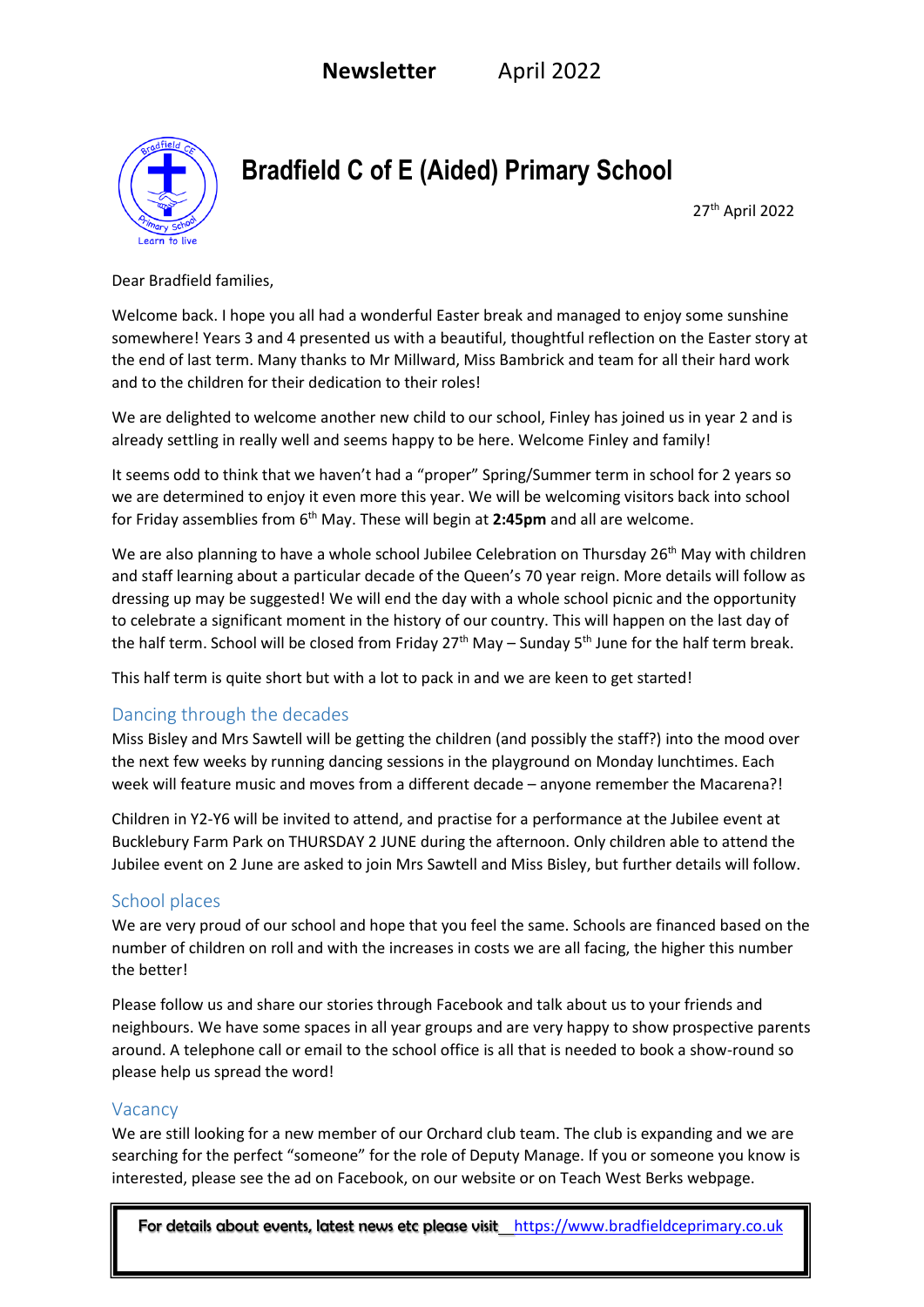# School Uniform

Summer uniform is recommended this term as the days become warmer. Please refer to the school website for our uniform policy.

### Healthy snacks

Please remember that as a school we are trying to promote healthy eating and have requested that only **healthy snacks** be brought into school for breaktimes. We have seen an increase in the number of crisps, chocolate and sugary snacks being consumed.

# Volunteers

As the Covid restrictions are being lifted we would warmly welcome volunteers back into school. If you have any time you could regularly devote to supporting children in school please contact the school office. Staff would be extremely grateful especially for any help with reading with children on a regular basis.

# Seedlings request



If anyone has any spare vegetable or flower seedlings that Miss Colbourn can have to add to her collection and plant in the garden area at the top of the junior playground please let the office know.

# Playground

Please note that pre-school age children should not be playing on equipment in the school grounds nor permitted to play in the garden area. We are not insured for any accidents to children not on or school roll and the garden is in the early days of growth and is quite delicate at the moment. Please supervise your children during drop off and pickup times.

# Bank holiday Monday

Just a little reminder that next Monday, 2<sup>nd</sup> May, is a bank holiday and as such, the school is closed. Enjoy an extra lie in!

# Thank you!

A huge thank to the Parish Council for a very generous donation to the school which will help enormously to offset the costs of a new phonics scheme which will be in place from September. The money will be put towards the purchase of new books.

# Sheds!

And another huge thank you to parents and the PTA for funding our magnificent new sheds. Whilst these may not seem exciting to many, staff have been beside themselves with joy at the prospect of filling them! Mrs Howlett in particular, is so happy that she can actually SEE the resources she has without rummaging around in the old, somewhat crooked, shed. So, once again thank you very much for your generosity.

For details about events, latest news etc please visithttps://www.bradfieldceprimary.co.uk